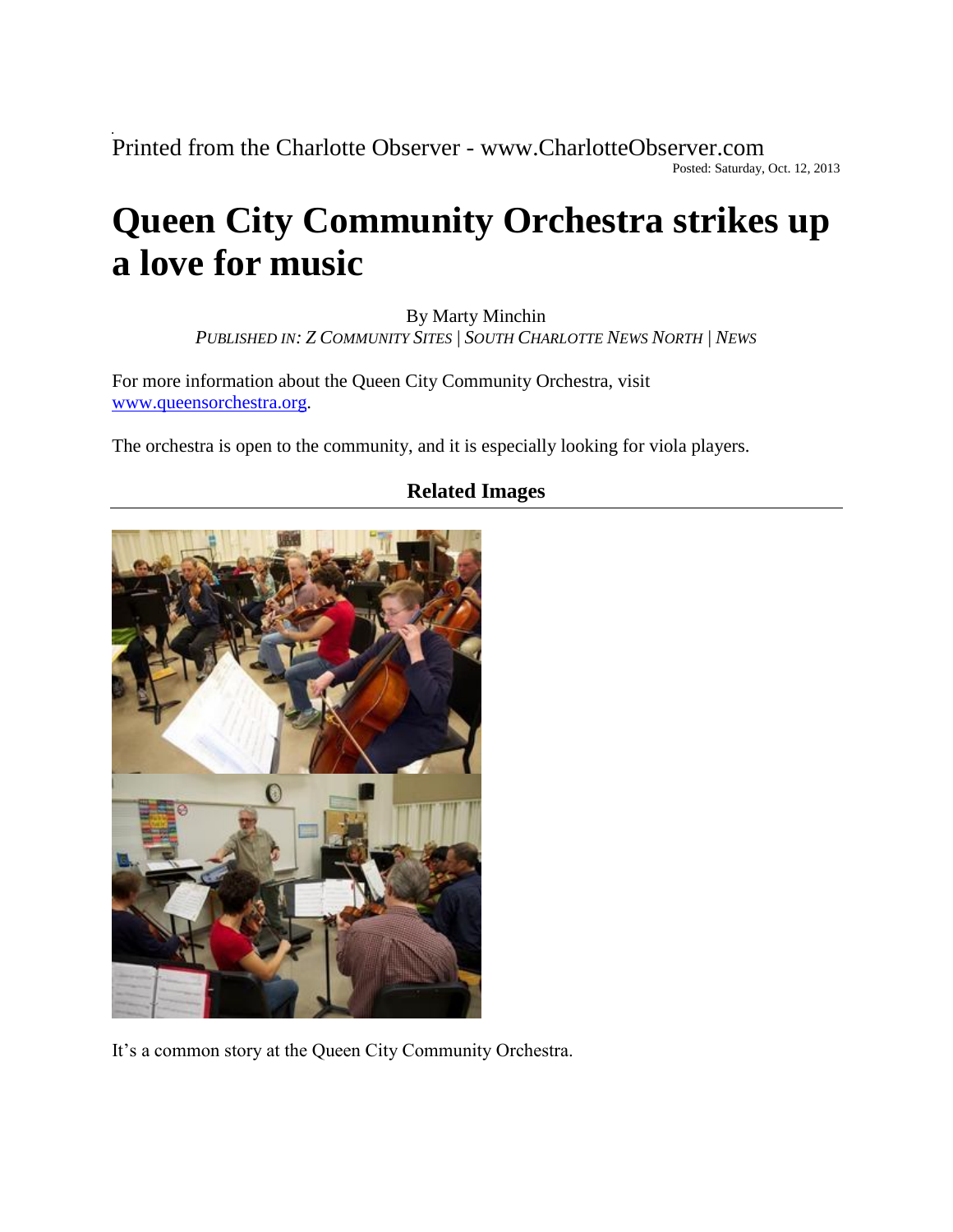A musician played an instrument in the middle-school band, but the instrument was forgotten in a closet as life moved on with college, marriage and a career.

Years – sometimes decades – later, the musician learned about the orchestra, a 44-year-old volunteer orchestra that doesn't require an audition and is open to anyone.

"Most of us here are amateurs," said Nancy Joyner, 65, who is retired after working as a secretary for Mecklenburg Neurology for 20 years. "This is a perfect fit. We come here for the love of playing music."

Joyner is the longest-serving member of the orchestra. She's played cello in the group for 40 years.

About 40 people attend the weekly Monday night rehearsals, bringing violins, cellos, violas and stringed basses. The group is led by Aleo Sica, 86, a retired professor from Queens University of Charlotte who founded the orchestra in 1969. The group began as a full orchestra, but Cica later narrowed it to strings.

The group plays two concerts a year. Both are free, and people who attend are encouraged to bring donations for local charities.

Orchestra members praise Sica's passion and dedication, noting that he teaches as he conducts rehearsals. Often, Sica picks up his own violin and plays along with the first violin section to help them learn their parts.

"Through the years, many of us have become stronger players because of his mentoring, his lifelong commitment to music pedagogy, the orchestra and ultimately a love for people," Jeff Strickland, who plays violin in the orchestra, wrote in an email.

For many in the orchestra, playing with the group is a second chance at music.

Kenni Brooks, 49 and an accountant, joined the orchestra about 15 years ago. She had played the violin in grades 5-8, but then her family moved and her new school had no programs for stringed instruments.

"You go to symphonies and concerts and wish you could play with a group like that," Brooks said. "But most of the orchestras are professional.

"We just want to sit with a group and play. It's very fulfilling to play the music."

Strickland picked up the violin while he was a student at N.C. State University, where he played in one of the university's two orchestras. When he moved to Charlotte in 1985 for his first job, he quickly found the orchestra.

He's been playing there ever since.